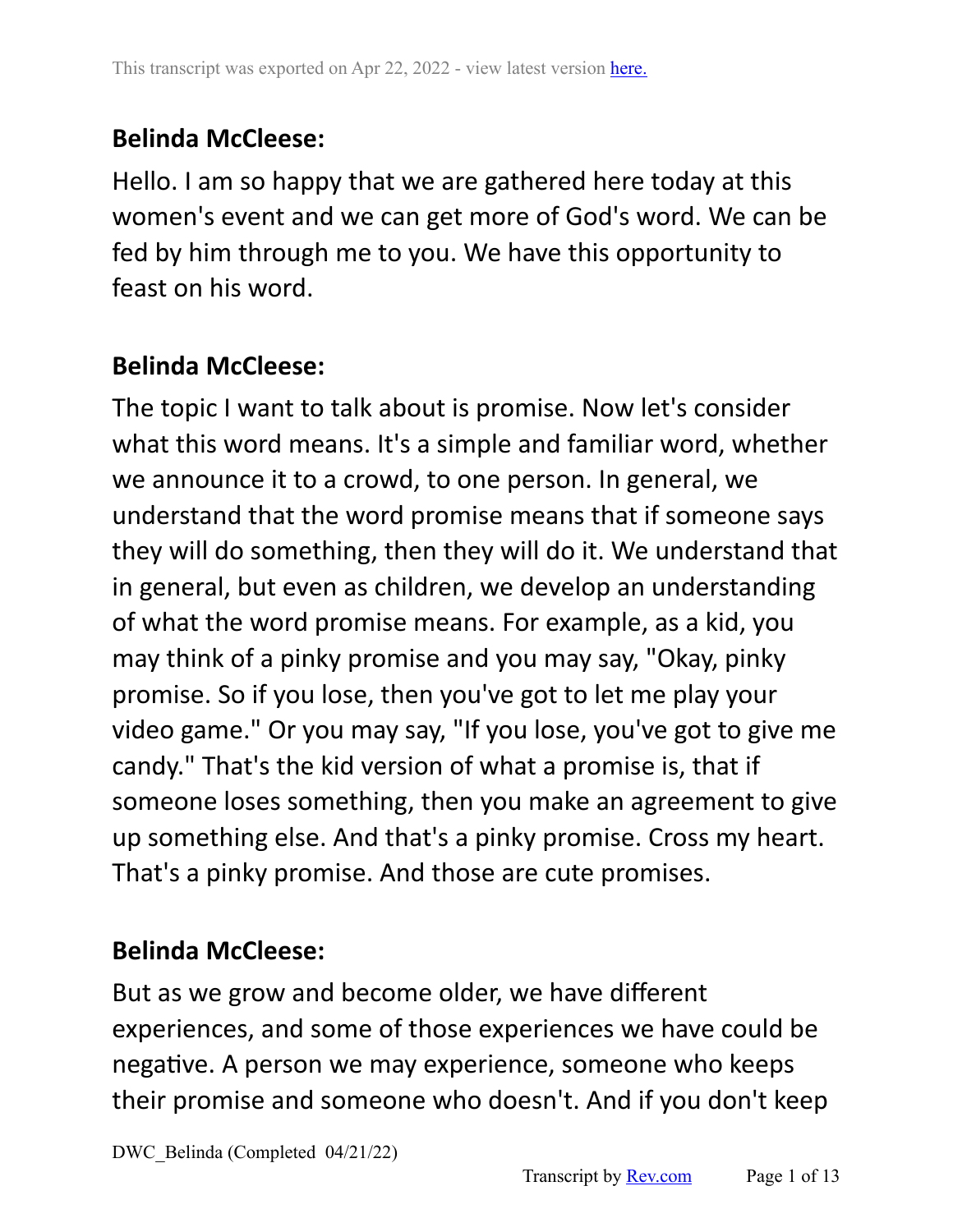your promise or someone doesn't keep their promise to you, you may feel disappointed. You may feel betrayed. Deceive, a loss of trust. You may feel devastated and it can destroy relationships. It can cause trauma. Just leave you feeling discombobulated.

### **Belinda McCleese:**

And we oftentimes turn to God in our struggle, and it's easy to correlate broken trust with man to that of how we have trust with God. And some people truly struggle with trusting God. But this message is one of hope to understand that God's promises never change. They are unchangeable and they are unbreakable. We have the indwelling Spirit of God in us, and we can experience this unbreakable promise as Jacob did.

### **Belinda McCleese:**

Let's watch Jacob's story in Genesis 28:10-19 in the American Sign Language translation.

### **Belinda McCleese:**

"Jacob left Beershebe and set out for Harran. When he reached a certain place, he stopped for the night because the sun had set. Taking one of the stones there, he put it under his head and laid down to sleep. He had a dream in which he saw a stairway resting on the earth, with its top reaching to heaven, and the angels of God were ascending and descending on it. There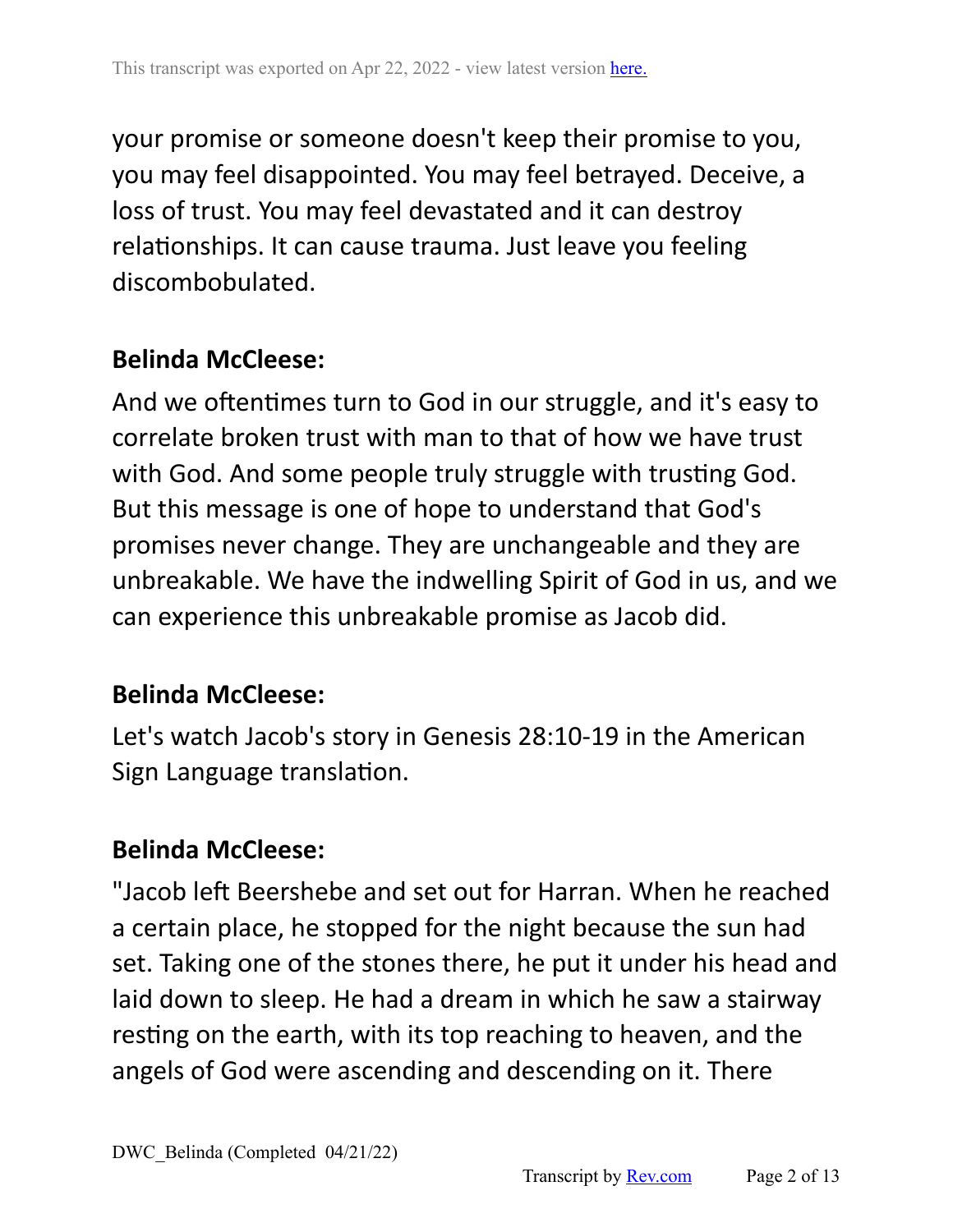above it stood the Lord, and he said: 'I am the Lord, the God of your father, Abraham and the God of Isaac. I will give you and your descendants the land on which you are lying. Your descendants will be like the dust of the earth, and you will spread out to the west and to the east and to the north and to the south. All peoples on earth will be blessed through you and your offspring. I am with you and will watch over you wherever you go, and I will bring you back to this land. I will not leave you until I have done what I have promised you.'

## **Belinda McCleese:**

"When Jacob awoke from his sleep, he thought, 'Surely the Lord is in this place, and I was not aware of it.' He was afraid and said, 'How awesome is this place! This is none other than the house of God; this is the gate of heaven.' Early the next morning, Jacob took the stone he had placed under his head and set it up as a pillar and poured oil on top of it. He called that place Bethel, though the city used to be called Luz."

## **Belinda McCleese:**

Now, after watching the Scripture about the story of Jacob's dream, wow, can you imagine Jacob's journey? From a friend's town to the next town, looking for a wife? But the sun began to set, and so he had to stop. And if you think back then, they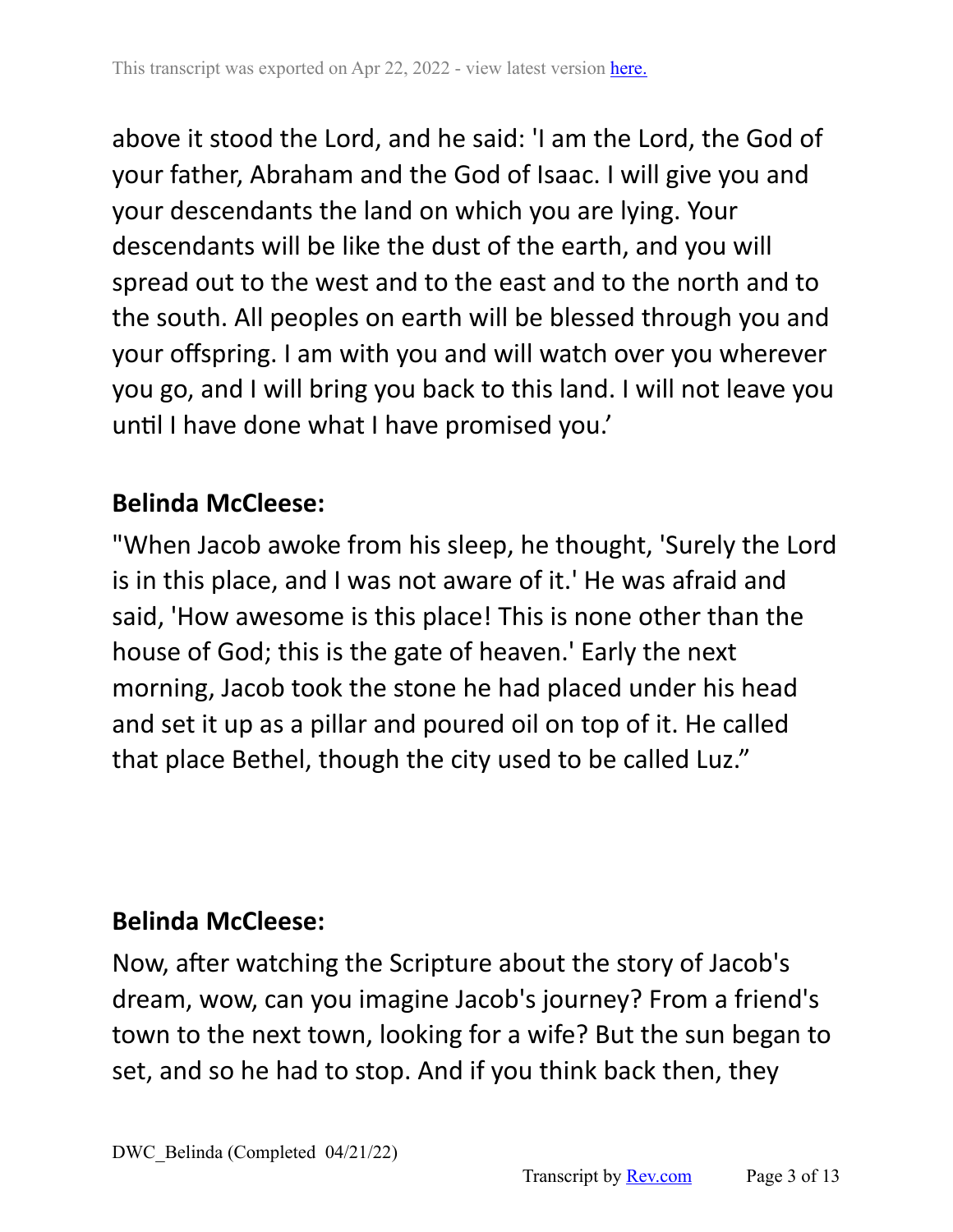didn't have any fancy hotels with nice, cushioned soft beds that you could just sink into, big beds. They didn't have an Airbnb or anything of that nature. Back then in that time, they had to sleep outside. And that's why it was common back then for Jews to travel in the different journeys that they would take. That's what they would do. And so Jacob, he saw the stone and he used this stone as a pillow, for example, a pillow, something to lay his head on.

## **Belinda McCleese:**

Now you may think, why would he lay on a stone? But this was common. Again, this was normal for Jews, for Hebrews to do that. They didn't travel and pack a mattress or pack a wood bed frame, or pillows, and all these other types of things that we normally pack or people pack to have comfort. They didn't have fancy hotels. They had to use what was accessible to them outside. So he found a stone. He looked for the right stone, the perfect stone. He didn't just pick any old stone, something that was hard and rough. No, he found the right stone. Took his time. One that was a perfect fit for his head. And he used that to lay his head on and go to sleep.

## **Belinda McCleese:**

And what happened next was during his dream, he saw the angels of the Lord descending and ascending, and he said, "Surely the Lord is here and I did not know it." And from this story, we have learned three Ps of God's unbreakable promise.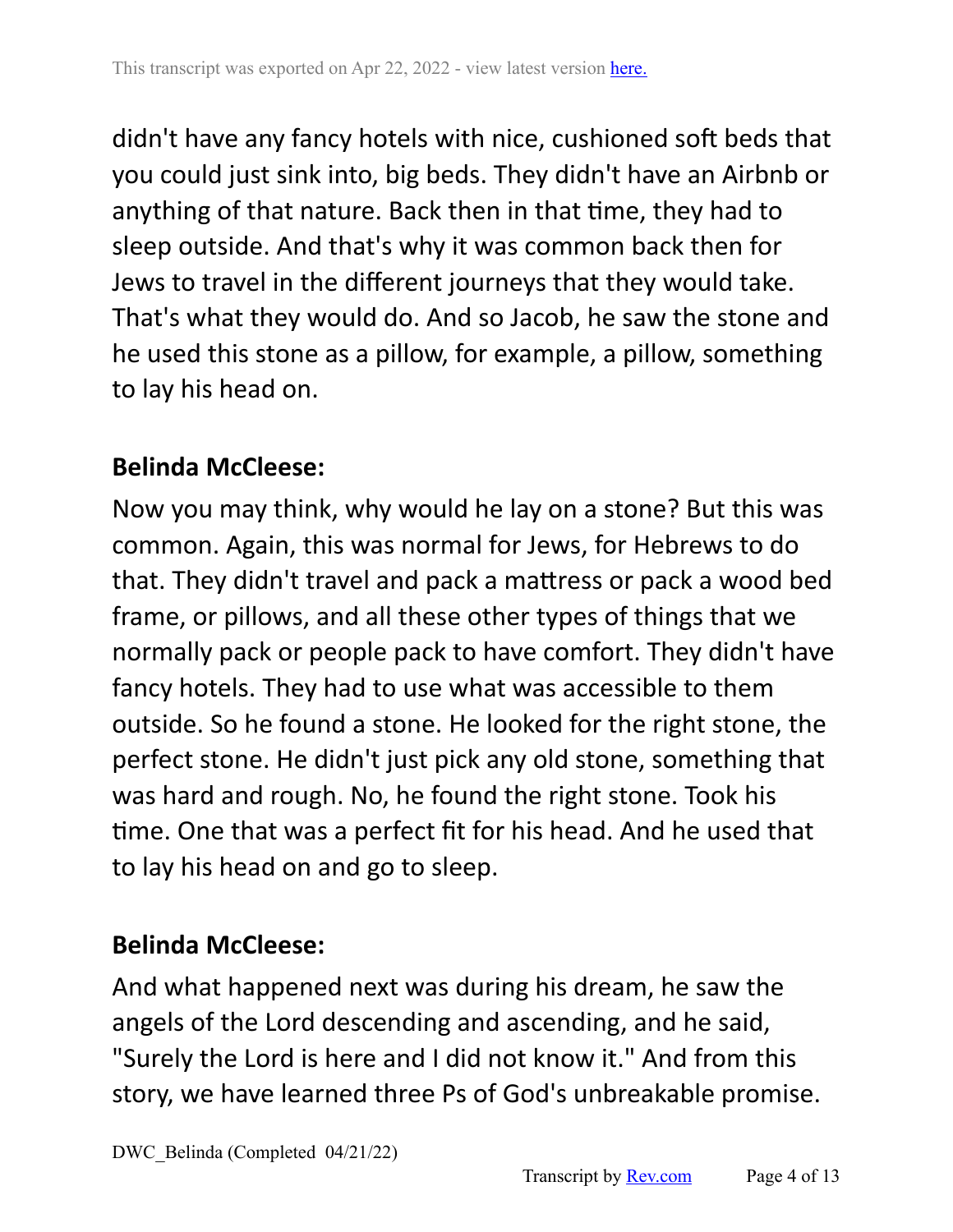# **Belinda McCleese:**

The first P that I want to point out here is the presence of God, his presence. Now, it wasn't common in that time for someone to experience the presence of God. Again, during that time for the Jews, they had to experience the presence of God within the temple. At first, you would go into the temple, the first areas where you would send burnt offerings. And the next area is where they would fellowship. Breaking of bread and you have fragrances and candles and social fellowship is what happened in that next place. And then in the inner place was the holy place, the holy of holies. And you would go into that area and that's where the presence of God resided. And that was a cherished, valued place. And in that place, it was the tabernacle which held the presence of God. But as time began to progress, they developed a permanent temple for the presence of God.

## **Belinda McCleese:**

And so I'm reminded of for myself a few years ago, several years, actually, I went to Jerusalem and there they have the Wailing Wall. And there that's where Jews and Hebrews would come to pray. They would take slips of paper and put it in between the bricks of the Wailing Wall and they would pray and wail before the Lord, because during that time for them, they had no temple. They had no temple of where the presence of God resided. But for us, as Christians, as believers, we are the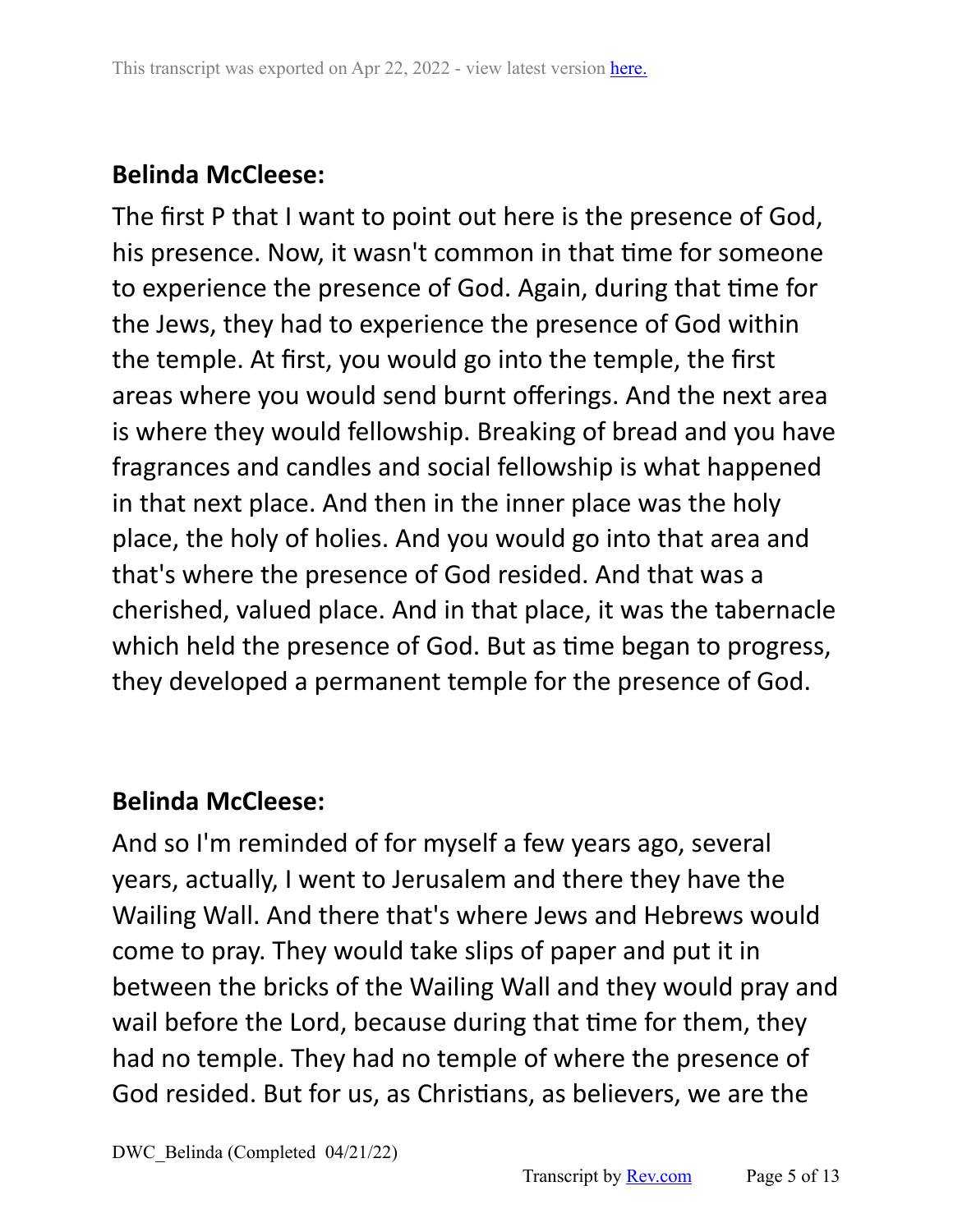temple of God. We have the indwelling of the Holy Spirit, which means we can always experience his presence anytime. And that is so powerful. We are the living temple. If you think after Jesus died and resurrected and was in heaven, we the believers became the temple of God and have the indwelling of his Spirit, his presence. And in order to truly experience all God has for us, we must have his presence because his presence brings fullness of life. Fullness of joy, fullness of life in the presence of God is what we can experience as believers.

### **Belinda McCleese:**

Several years ago, a church that I attended, we were having a time of fasting and prayer, and we would gather at the church in the church building in the evening for prayer service and the pews were empty. We would walk around praying during this service. And so during that time, I chose to sit down in a pew in a time of just prayer. And as I sat there praying, I saw a vision of Jesus on a horse, crowned king, the king Jesus with this long slowing robe. And as he continued to come close to me, my body became limp and I fell down out of the pew onto the floor, face down, prorate in awe of his presence. I did not feel the same after that. I was changed. I was more aware of Jesus's presence, of the presence of God. And that in dwelled in me, helps me to understand Jacob's experience. I'll tell you a little bit more about that story later in my talk, but I want to go back to the point of the presence of God. We must have his presence.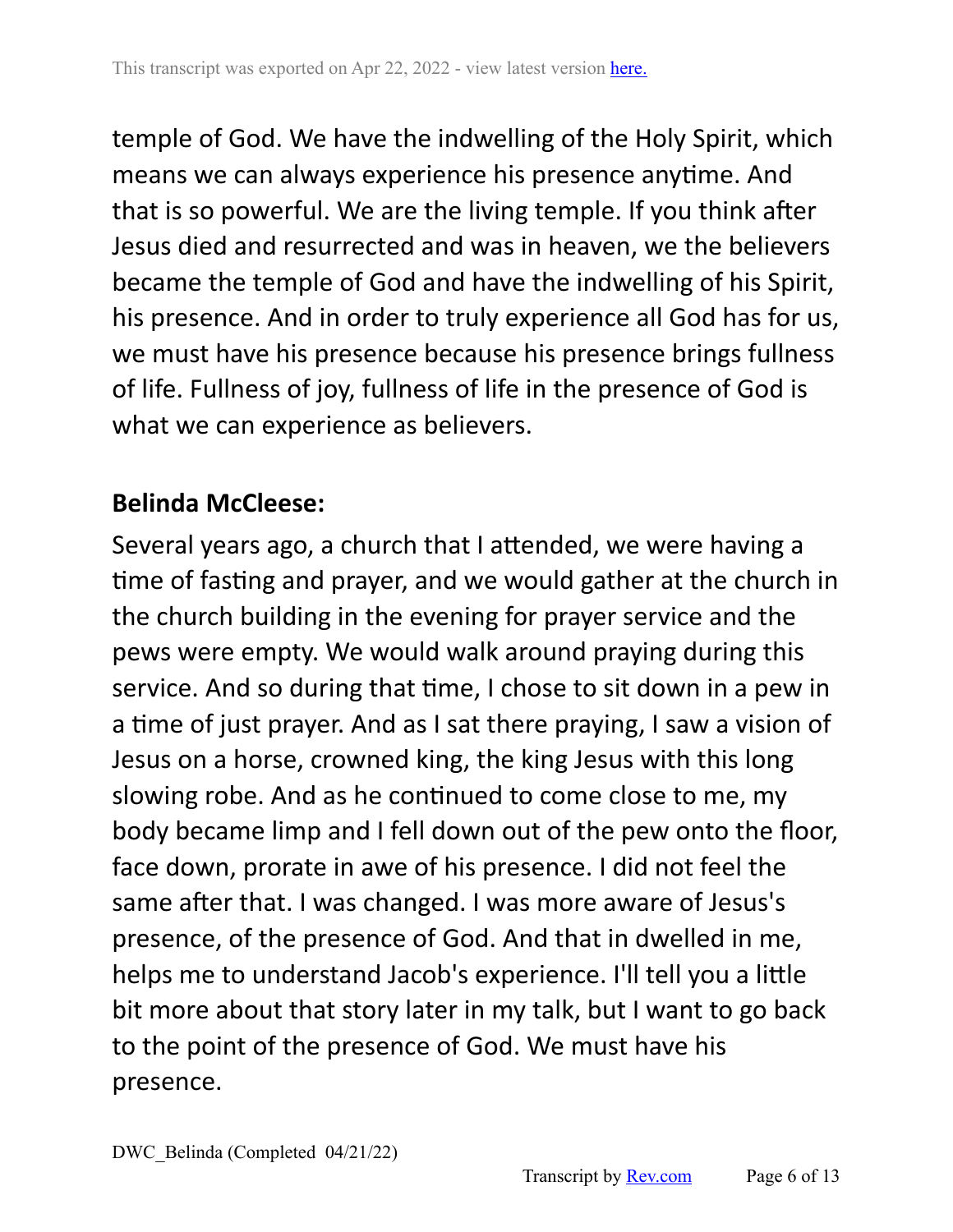## **Belinda McCleese:**

And secondly, his provision. God told Jacob, "The land on which you lie, I will give to you and your offspring." He said, "I will give you this land." Wow. Now, Jacob already knew the promise God gave to Abraham to bless the generations coming after, but he really didn't sink in. And so God had to tell Jacob directly, "You Jacob, you, your family, you will have this land." And he gave Jacob guidance. He told him where to go. He said, "You go as far as the west, as far as the east, as far north, as far south. That land I give to you." And so when we receive the promise of God, he will give us direction. He will tell us what to do. He will not leave us without instruction. He will guide us. That is the character of God.

### **Belinda McCleese:**

It's like the idea of a GPS. I think of when I first start thinking about, "Well, what does a GPS really mean?" And I learned that it means the global positioning system. I recently learned this, what GPS meant. Now I've used a GPS for many years. And I remember when you think GPS now is obviously what's popular. But back in the day, we had to use a map and it was tiny. You need a magnifying glass to figure out where those lines were, and it was a lot of work. And then we moved, maybe upgraded, if you will, to a book, maybe an Atlas where you could just turn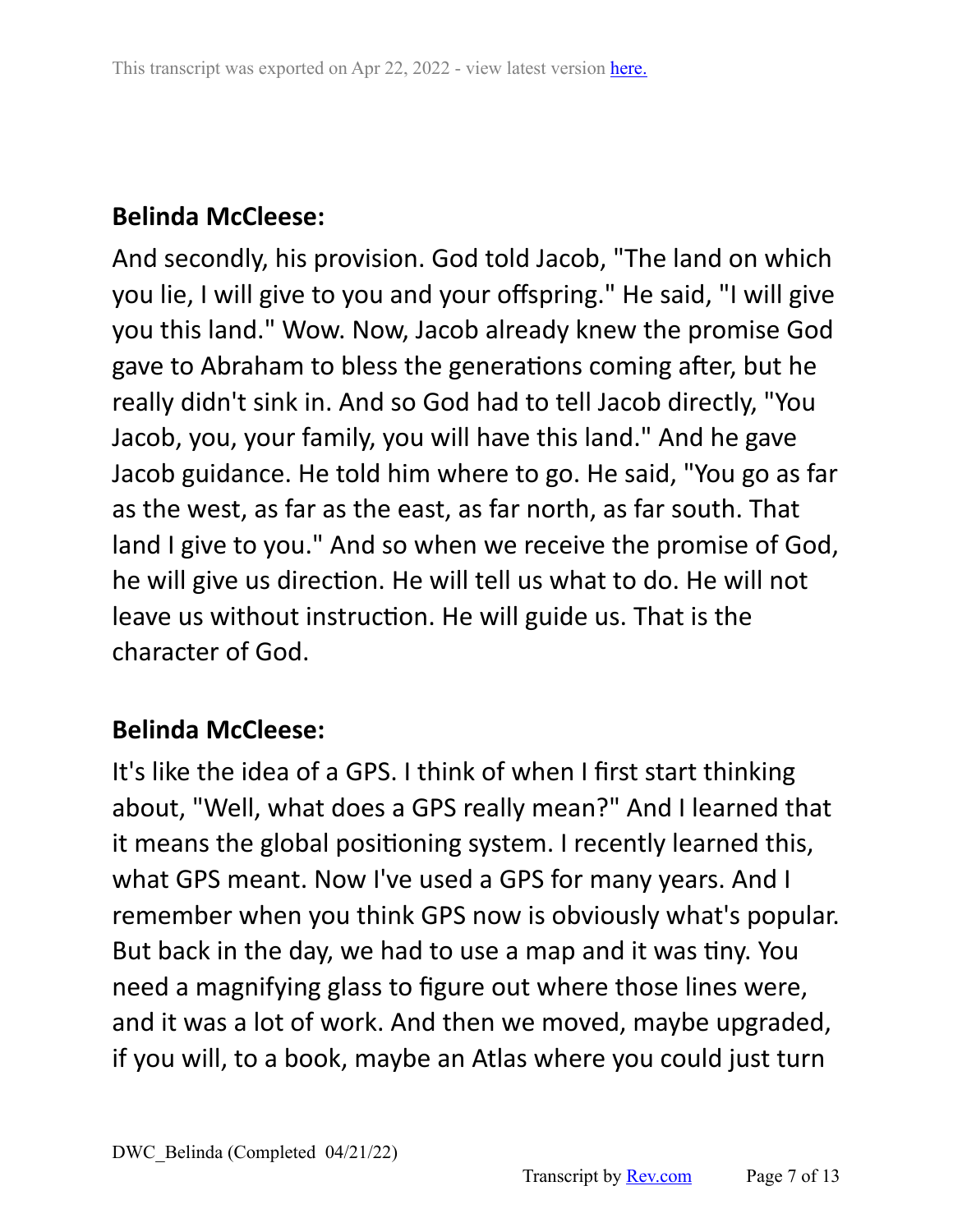the page. And it was a little bit better using a book form to try to find direction. But now we have the GPS.

## **Belinda McCleese:**

And so I remember when I was new to using a GPS, I was driving with one of my hearing friends. And I noticed that my hearing friend, she would say, "Turn left, turn right, go left, go left, go this way, move over." And it was just throwing me off. And she said, "Hey, it's not me. It's the GPS. I'm interpreting for the GPS." I said, "Oh, I didn't know the GPS has a voice that tells you the direction in which you should go. That is so cool." Now that I think about it, it parallels with this text. When we have the indwelling Spirit of God, his promise is to guide us.

### **Belinda McCleese:**

The third point is the protection of the Lord. He says, "I am with you." He told this directly to Jacob. "I am with you. I will keep you wherever you go." The Lord said, "I will be with you. I will keep you. I will protect you." And when we think of these three Ps, God's provision is so gracious. His promise, these three encompassed together, shows the graciousness of God in his promises, giving us everything we need to receive his promises.

### **Belinda McCleese:**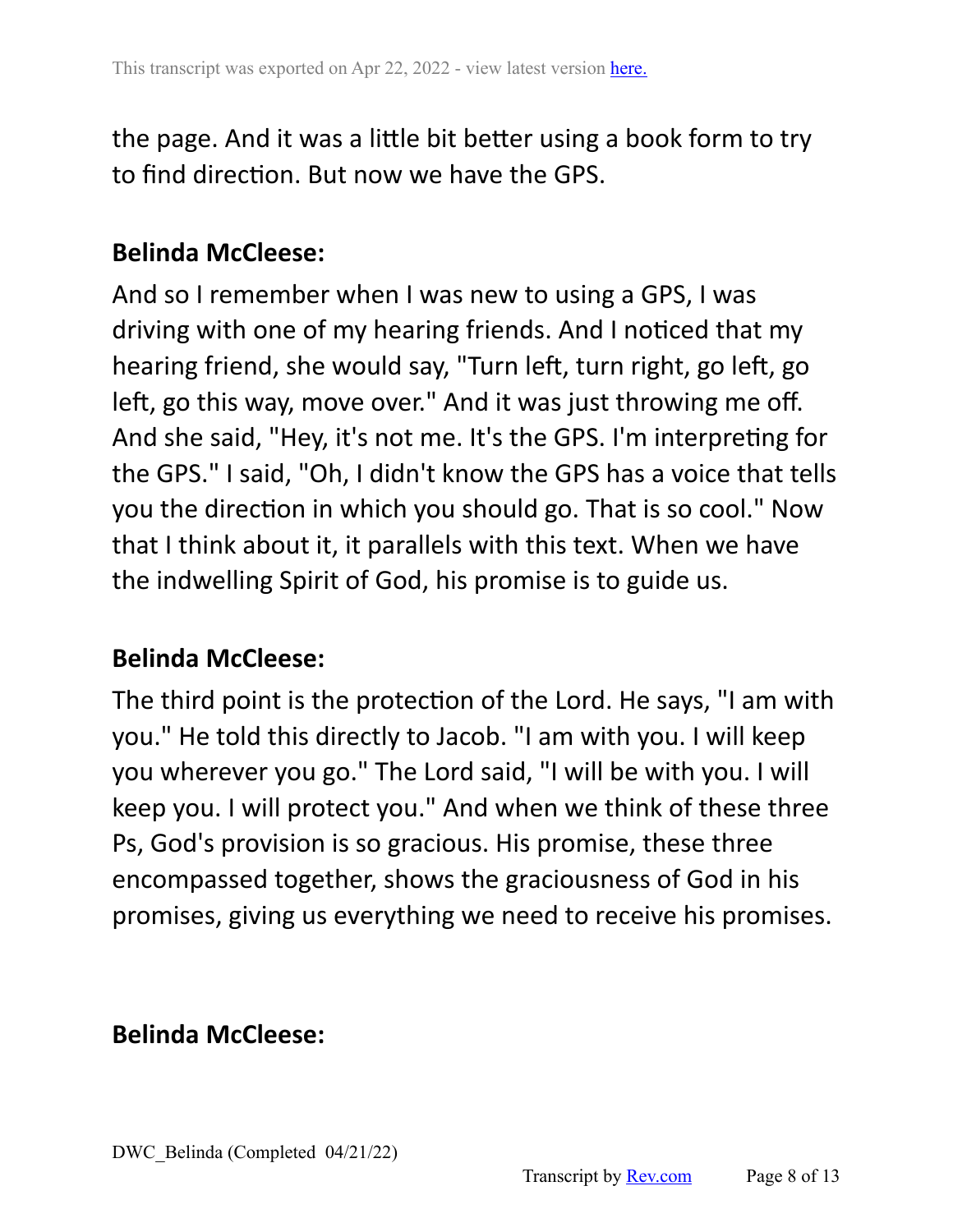I remember during a time in my life, when I was pastoring at a church, I was working with a family whose son struggled with drugs. I would often visit him in jail, encouraging him. And when he got out, he got mixed up in some gang activity and I would intercede and offer support for the family. Things were kind of getting out of control with him. And so I would visit often and work with this family. And the family informed me that the gang was getting suspicious of who I was. They were, "Who is that lady?" And the family wanted to protect me as their pastor because I lived fairly close to the church. They didn't live too far. And the gang as well, lived nearby and I could easily be found. And so I began to become fearful and concerned. I was concerned for my safety. I was overcome with fear because I knew the gang activity and what they were capable of doing. The threats, the shootings, the violence, all of those stories I was aware of. And I just really began to struggle, but God's grace helped me.

# **Belinda McCleese:**

I remember one time I was walking to the car and out of the blue, there was nothing in the sky. Out of the blue, a single feather floated in front of me and landed in my hand. And immediately I thought of the Scripture in Psalms 91:4. And it says, "He will cover you with his feathers, and under his wings, you will find refuge." Oh, that struck me. So I had the assurance of his protection that he was protecting me. And I felt so moved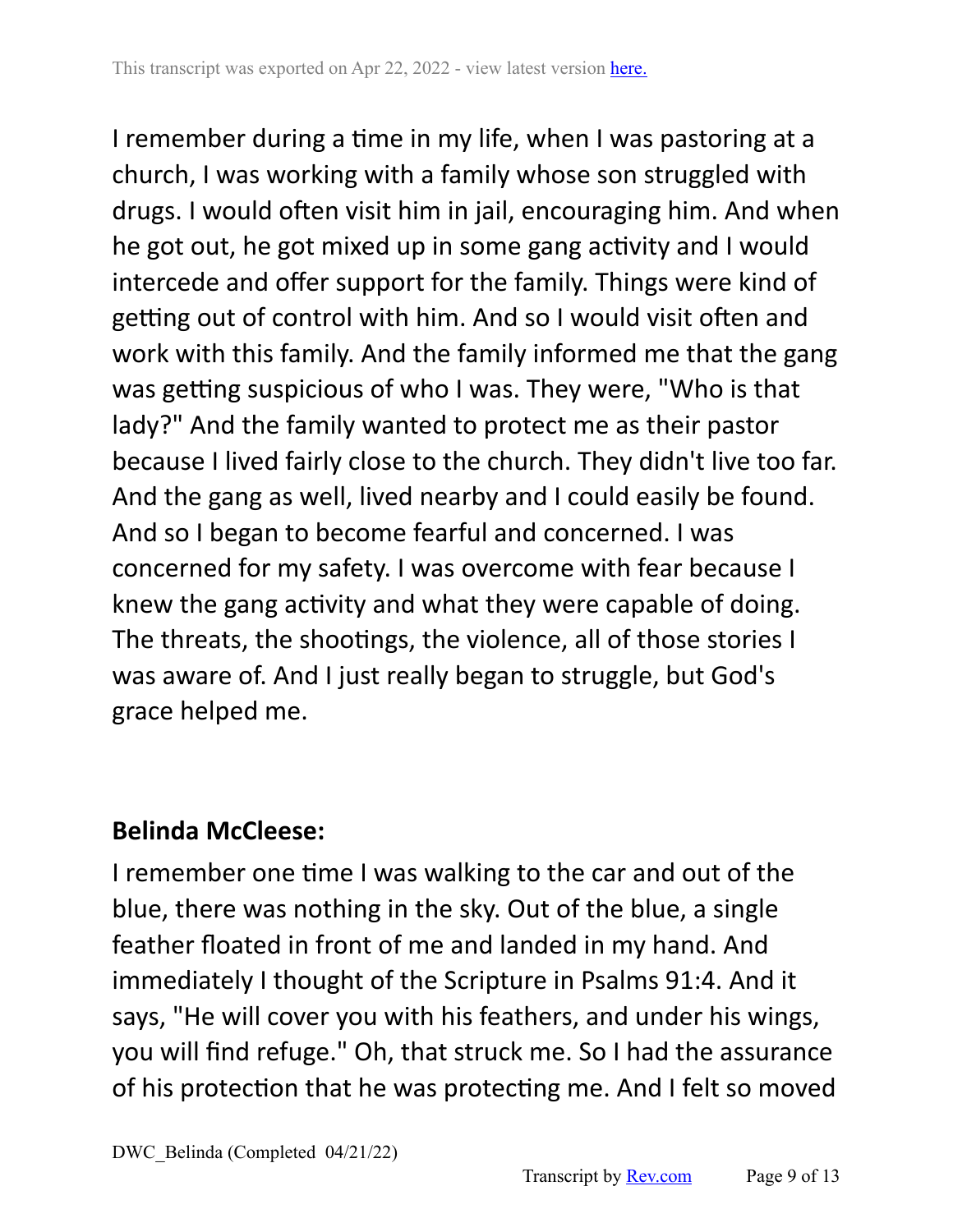that it helped me to overcome that fear and continued to minister to this family, continued to be steadfast until he was pulled out of that gang activity. And I'm so thankful for the Lord and his faithfulness.

### **Belinda McCleese:**

And so back to Jacob, Jacob laying there asleep, wow. He says, "Surely the Lord is here and I was not aware of it." Jacob was changed in that moment. And remember before that, Jacob, he was in fear of his brother Esau, because Esau wanted to kill him over his birthright. Esau didn't care initially. And once Jacob was blessed with his birthright, Esau was angered and he wanted to kill Jacob. So he was living in fear. He was in fear of Esau, but after Jacob was in the presence of the Lord, did you notice that then fear turned into reverence for the Lord? His presence can destroy all fear.

### **Belinda McCleese:**

Now I want to also give you a New Testament example. Let's look in Mark 4:34-41. Here's the American Sign Language translation:

#### **Belinda McCleese:**

"That day when evening came, he said to his disciples, 'Let us go over to the other side.' Leaving the crowd behind, they took him along, just as he was, in the boat. There were also other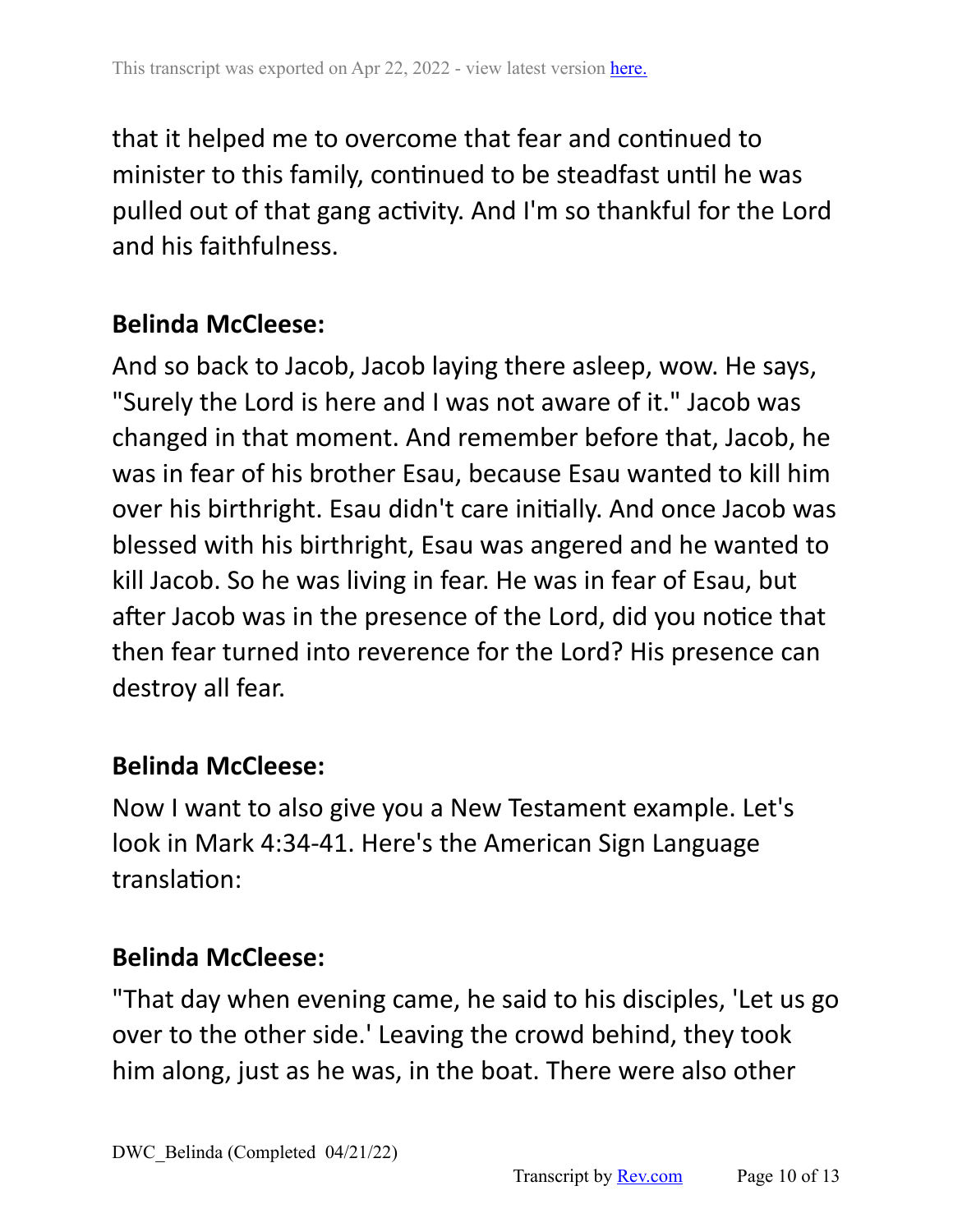boats with him. A furious squall came up, and the waves broke over the boat, so that it was nearly swamped. Jesus was in the stern, sleeping on a cushion. The disciples woke him and said to him, 'Teacher, don't you care if we drown?' He got up, rebuked the wind and said to the waves, 'Quiet! Be still.' Then the wind died down and it was completely calm. And he said to the disciples, 'Why are you so afraid? Do you still have no faith?' They were terrified and asked each other, 'Who is this? Even the wind and the waves obey him.'"

#### Belinda McCleese:

Oh boy, I really enjoy watching the Scripture in sign language. It's so vivid and the stories really come to life, the action. You can really see it all come to life.

## **Belinda McCleese:**

I want to revisit the three Ps. You have the first P as the presence of God. And clearly Jesus is there. Jesus is here. Jesus was there. The disciples experienced Jesus physically there, shared with him, prayed with him, walked with him, journeyed with him. They were there in the presence of God being Jesus. And secondly, we see in this story, the provision. Jesus said, "Let us go over to the other side of the lake. Let us go to the other side." He gave them guidance. He provided guidance and direction and instruction. He said, "This is where we are going." Remember, the promises of God always includes direction. He provides direction and clarity. They go hand in hand. Jesus's promise always gives instructions. He said, "Let us go over to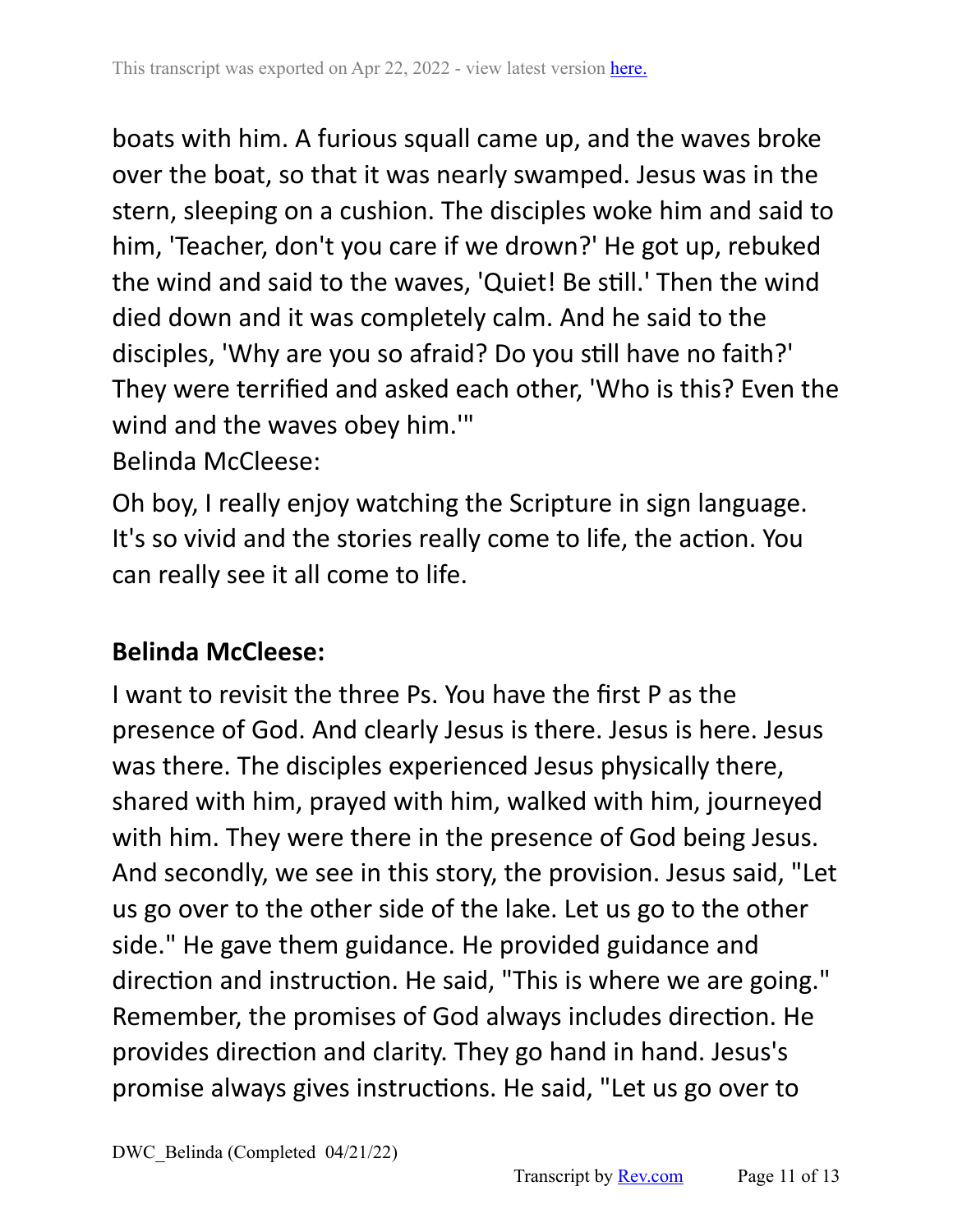the other side." He provided with his promise. He remembered a promise, he announced what was going to happen. And when the word of God comes forth, when Jesus speaks a word, you can trust it will come to pass.

## **Belinda McCleese:**

As the boat traveled, Jesus laid his head down on a cushion and rested. Now, Jesus, he was on this cushion. And we think about Jacob, he laid on a hard stone. You have a cushion and the stone, but listen, remember Jesus is the rock. Jesus is our rock. And so Jesus, he rested on his promise. So he slept. And if you think about the story, you saw it illustrated how vivid it was, the storms and the waves crashing into the boat where it was almost swamped. And the disciples were in fear, while Jesus all along is laying peacefully, sleeping. And when they awoke him, they said, "Do you not care?" And he commanded the storms to calm and the waves to cease. And he said to the disciples, "Why are you afraid? Where is your faith?" Their fear caused them to focus on the storms. And after they focused on the storms and Jesus commanded the storms to cease, they turned their eyes and begin to fear and reverence the Lord. That is so powerful. That is what we need. We need to experience the promise of God, where we are unshakeable.

## **Belinda McCleese:**

When we have his presence, his provision and his protection, all of that indwelling within us, we will be steadfast and unmovable. We will have that unbreakable promise. We can't